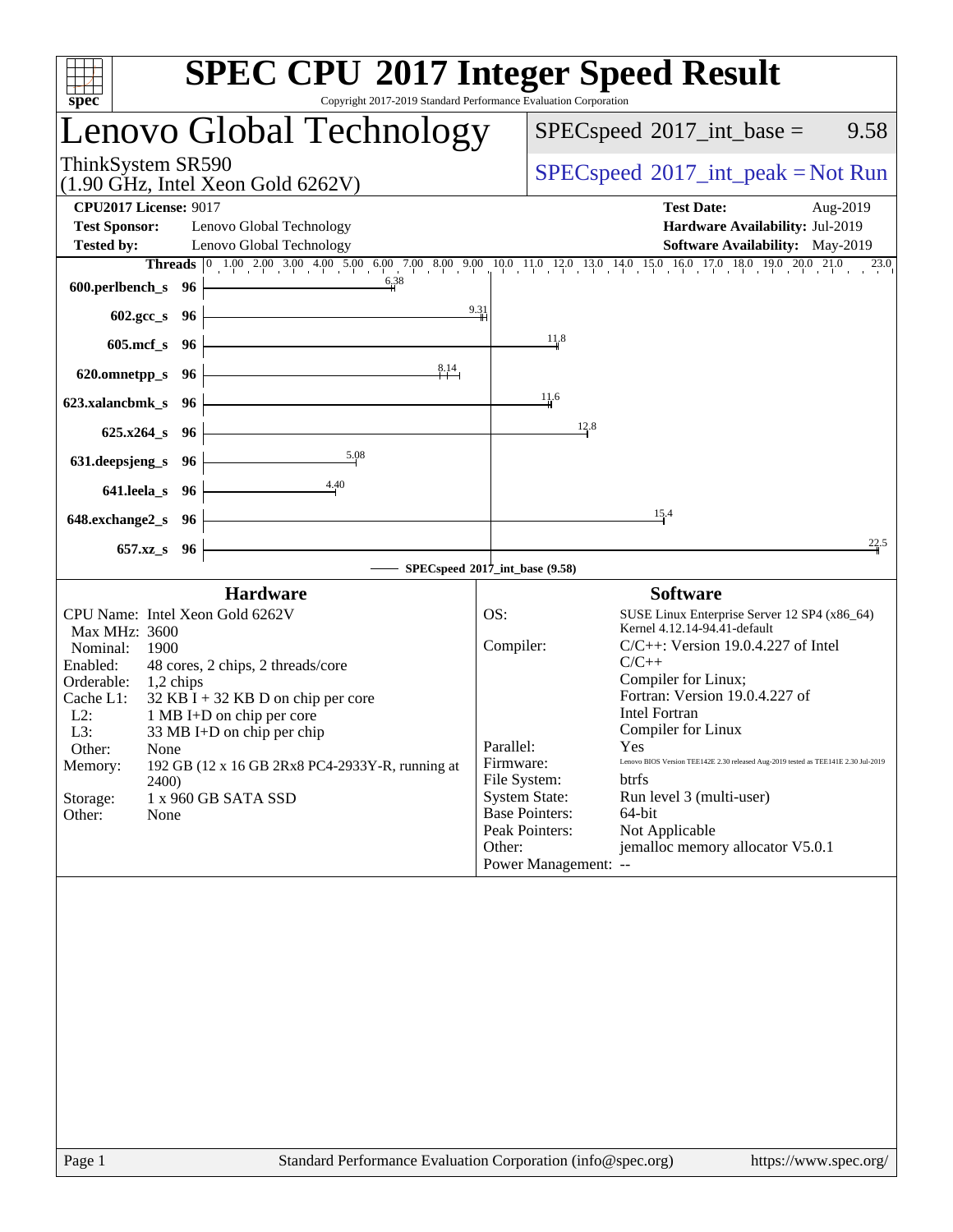

#### **[SPEC CPU](http://www.spec.org/auto/cpu2017/Docs/result-fields.html#SPECCPU2017IntegerSpeedResult)[2017 Integer Speed Result](http://www.spec.org/auto/cpu2017/Docs/result-fields.html#SPECCPU2017IntegerSpeedResult)** Copyright 2017-2019 Standard Performance Evaluation Corporation

### Lenovo Global Technology

 $SPECspeed^{\circ}2017\_int\_base =$  $SPECspeed^{\circ}2017\_int\_base =$  9.58

### ThinkSystem SR590<br>  $\begin{array}{c}\n\text{SPEC speed} \textdegree 2017\_int\_peak = Not Run\n\end{array}$

**[Test Sponsor:](http://www.spec.org/auto/cpu2017/Docs/result-fields.html#TestSponsor)** Lenovo Global Technology **[Hardware Availability:](http://www.spec.org/auto/cpu2017/Docs/result-fields.html#HardwareAvailability)** Jul-2019

(1.90 GHz, Intel Xeon Gold 6262V)

**[CPU2017 License:](http://www.spec.org/auto/cpu2017/Docs/result-fields.html#CPU2017License)** 9017 **[Test Date:](http://www.spec.org/auto/cpu2017/Docs/result-fields.html#TestDate)** Aug-2019 **[Tested by:](http://www.spec.org/auto/cpu2017/Docs/result-fields.html#Testedby)** Lenovo Global Technology **[Software Availability:](http://www.spec.org/auto/cpu2017/Docs/result-fields.html#SoftwareAvailability)** May-2019

### **[Results Table](http://www.spec.org/auto/cpu2017/Docs/result-fields.html#ResultsTable)**

|                             | <b>Base</b>    |                |       |                |       | <b>Peak</b>    |       |                |                |              |                |              |                |              |
|-----------------------------|----------------|----------------|-------|----------------|-------|----------------|-------|----------------|----------------|--------------|----------------|--------------|----------------|--------------|
| <b>Benchmark</b>            | <b>Threads</b> | <b>Seconds</b> | Ratio | <b>Seconds</b> | Ratio | <b>Seconds</b> | Ratio | <b>Threads</b> | <b>Seconds</b> | <b>Ratio</b> | <b>Seconds</b> | <b>Ratio</b> | <b>Seconds</b> | <b>Ratio</b> |
| 600.perlbench_s             | 96             | 283            | 6.28  | 278            | 6.38  | 278            | 6.39  |                |                |              |                |              |                |              |
| $602.\text{gcc}\_\text{s}$  | 96             | 431            | 9.24  | 428            | 9.31  | 422            | 9.44  |                |                |              |                |              |                |              |
| $605$ .mcf s                | 96             | 401            | 11.8  | <b>401</b>     | 11.8  | 399            | 11.8  |                |                |              |                |              |                |              |
| 620.omnetpp_s               | 96             | 191            | 8.54  | 206            | 7.90  | 200            | 8.14  |                |                |              |                |              |                |              |
| 623.xalancbmk s             | 96             | 123            | 11.5  | 122            | 11.6  | 122            | 11.6  |                |                |              |                |              |                |              |
| 625.x264 s                  | 96             | 138            | 12.8  | <u>138</u>     | 12.8  | 138            | 12.8  |                |                |              |                |              |                |              |
| 631.deepsjeng_s             | 96             | 281            | 5.09  | 282            | 5.08  | 282            | 5.08  |                |                |              |                |              |                |              |
| 641.leela_s                 | 96             | 387            | 4.40  | 387            | 4.40  | 388            | 4.39  |                |                |              |                |              |                |              |
| 648.exchange2_s             | 96             | 191            | 15.4  | 192            | 15.3  | 192            | 15.4  |                |                |              |                |              |                |              |
| $657.xz$ s                  | 96             | 275            | 22.5  | 275            | 22.5  | 275            | 22.5  |                |                |              |                |              |                |              |
| $SPECspeed*2017$ int base = |                |                | 9.58  |                |       |                |       |                |                |              |                |              |                |              |

**[SPECspeed](http://www.spec.org/auto/cpu2017/Docs/result-fields.html#SPECspeed2017intpeak)[2017\\_int\\_peak =](http://www.spec.org/auto/cpu2017/Docs/result-fields.html#SPECspeed2017intpeak) Not Run**

Results appear in the [order in which they were run.](http://www.spec.org/auto/cpu2017/Docs/result-fields.html#RunOrder) Bold underlined text [indicates a median measurement.](http://www.spec.org/auto/cpu2017/Docs/result-fields.html#Median)

#### **[Operating System Notes](http://www.spec.org/auto/cpu2017/Docs/result-fields.html#OperatingSystemNotes)**

Stack size set to unlimited using "ulimit -s unlimited"

### **[General Notes](http://www.spec.org/auto/cpu2017/Docs/result-fields.html#GeneralNotes)**

Environment variables set by runcpu before the start of the run: KMP AFFINITY = "granularity=fine, scatter" LD\_LIBRARY\_PATH = "/home/cpu2017-1.0.5-ic19.0u4/lib/intel64" LD\_LIBRARY\_PATH = "\$LD\_LIBRARY\_PATH:/home/cpu2017-1.0.5-ic19.0u4/je5.0.1-64" OMP\_STACKSIZE = "192M" Binaries compiled on a system with 1x Intel Core i9-799X CPU + 32GB RAM memory using Redhat Enterprise Linux 7.5 Transparent Huge Pages enabled by default Prior to runcpu invocation Filesystem page cache synced and cleared with: sync; echo 3> /proc/sys/vm/drop\_caches NA: The test sponsor attests, as of date of publication, that CVE-2017-5754 (Meltdown) is mitigated in the system as tested and documented. Yes: The test sponsor attests, as of date of publication, that CVE-2017-5753 (Spectre variant 1) is mitigated in the system as tested and documented. Yes: The test sponsor attests, as of date of publication, that CVE-2017-5715 (Spectre variant 2) is mitigated in the system as tested and documented. Yes: The test sponsor attests, as of date of publication, that CVE-2018-3640 (Spectre variant 3a) is mitigated in the system as tested and documented. Yes: The test sponsor attests, as of date of publication, that CVE-2018-3639 (Spectre variant 4) is mitigated in the system as tested and documented. jemalloc, a general purpose malloc implementation built with the RedHat Enterprise 7.5, and the system compiler gcc 4.8.5 **(Continued on next page)**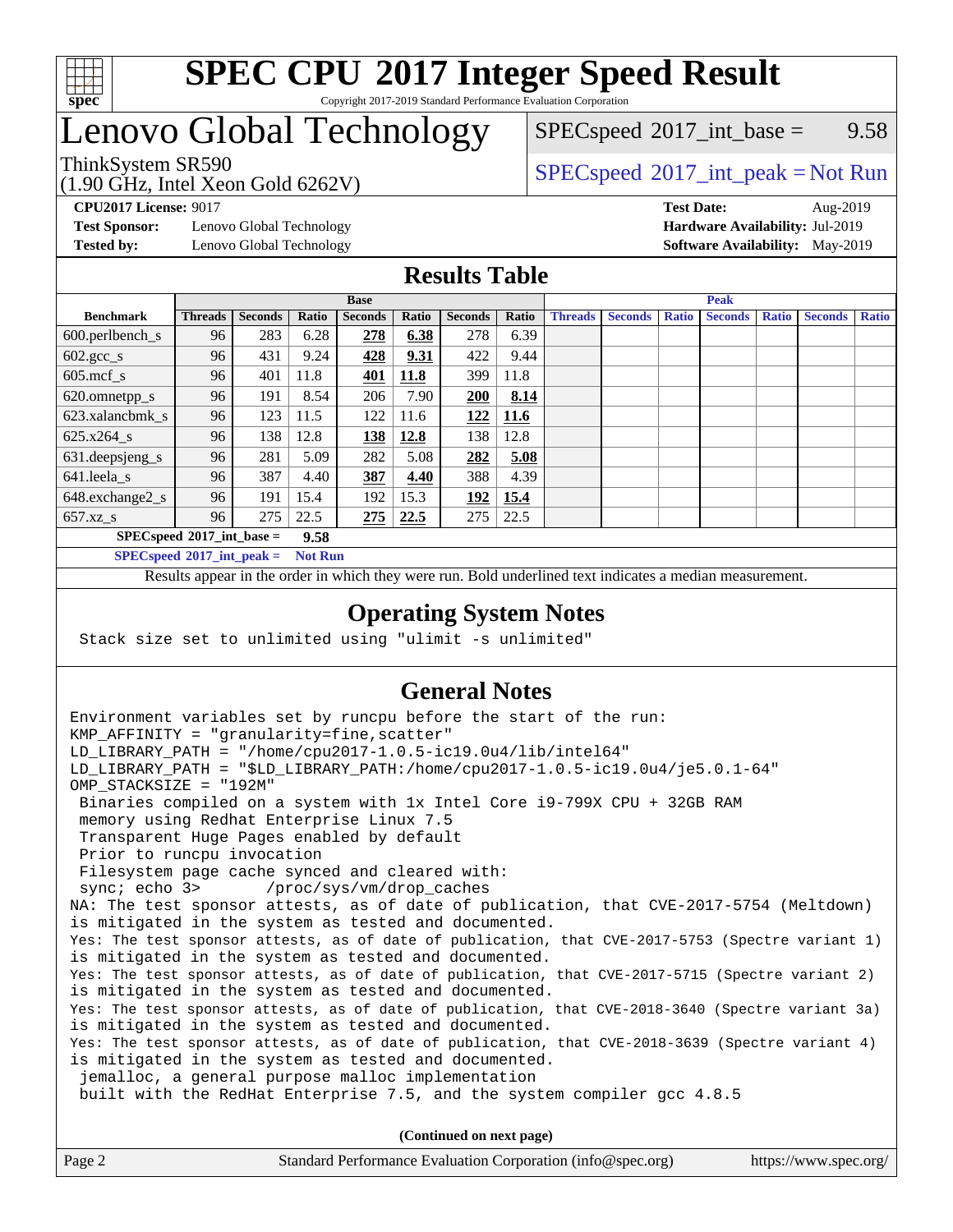

# **[SPEC CPU](http://www.spec.org/auto/cpu2017/Docs/result-fields.html#SPECCPU2017IntegerSpeedResult)[2017 Integer Speed Result](http://www.spec.org/auto/cpu2017/Docs/result-fields.html#SPECCPU2017IntegerSpeedResult)**

Copyright 2017-2019 Standard Performance Evaluation Corporation

## Lenovo Global Technology

ThinkSystem SR590<br>(1.00 GHz, Intel Year Gald 6262V) [SPECspeed](http://www.spec.org/auto/cpu2017/Docs/result-fields.html#SPECspeed2017intpeak)<sup>®</sup>[2017\\_int\\_peak = N](http://www.spec.org/auto/cpu2017/Docs/result-fields.html#SPECspeed2017intpeak)ot Run  $SPECspeed^{\circledcirc}2017\_int\_base = 9.58$  $SPECspeed^{\circledcirc}2017\_int\_base = 9.58$ 

(1.90 GHz, Intel Xeon Gold 6262V)

**[Test Sponsor:](http://www.spec.org/auto/cpu2017/Docs/result-fields.html#TestSponsor)** Lenovo Global Technology **[Hardware Availability:](http://www.spec.org/auto/cpu2017/Docs/result-fields.html#HardwareAvailability)** Jul-2019 **[Tested by:](http://www.spec.org/auto/cpu2017/Docs/result-fields.html#Testedby)** Lenovo Global Technology **[Software Availability:](http://www.spec.org/auto/cpu2017/Docs/result-fields.html#SoftwareAvailability)** May-2019

**[CPU2017 License:](http://www.spec.org/auto/cpu2017/Docs/result-fields.html#CPU2017License)** 9017 **[Test Date:](http://www.spec.org/auto/cpu2017/Docs/result-fields.html#TestDate)** Aug-2019

### **[General Notes \(Continued\)](http://www.spec.org/auto/cpu2017/Docs/result-fields.html#GeneralNotes)**

sources available from jemalloc.net or <https://github.com/jemalloc/jemalloc/releases>

### **[Platform Notes](http://www.spec.org/auto/cpu2017/Docs/result-fields.html#PlatformNotes)**

| BIOS configuration:<br>Choose Operating Mode set to Maximum Performance<br>Choose Operating Mode set to Custom Mode<br>Memory Power Management set to Automatic<br>CPU P-state Control set to Cooperative<br>MONITOR/MWAIT set to Enable<br>Sysinfo program /home/cpu2017-1.0.5-ic19.0u4/bin/sysinfo<br>Rev: r5974 of 2018-05-19 9bcde8f2999c33d61f64985e45859ea9<br>running on linux-2uov Thu Aug 15 09:26:41 2019                                                                                                                          |
|----------------------------------------------------------------------------------------------------------------------------------------------------------------------------------------------------------------------------------------------------------------------------------------------------------------------------------------------------------------------------------------------------------------------------------------------------------------------------------------------------------------------------------------------|
| SUT (System Under Test) info as seen by some common utilities.<br>For more information on this section, see<br>https://www.spec.org/cpu2017/Docs/config.html#sysinfo                                                                                                                                                                                                                                                                                                                                                                         |
| From /proc/cpuinfo<br>model name: Intel(R) Xeon(R) Gold 6262V CPU @ 1.90GHz<br>2 "physical id"s (chips)<br>96 "processors"<br>cores, siblings (Caution: counting these is hw and system dependent. The following<br>excerpts from /proc/cpuinfo might not be reliable. Use with caution.)<br>cpu cores $: 24$<br>siblings : 48<br>physical 0: cores 0 1 2 3 4 5 8 9 10 11 12 13 16 17 18 19 20 21 24 25 26 27 28 29<br>physical 1: cores 0 1 2 3 4 5 8 9 10 11 12 13 16 17 18 19 20 21 24 25 26 27 28 29                                     |
| From 1scpu:<br>Architecture:<br>x86 64<br>$32$ -bit, $64$ -bit<br>$CPU$ op-mode( $s$ ):<br>Byte Order:<br>Little Endian<br>CPU(s):<br>96<br>On-line CPU $(s)$ list:<br>$0 - 95$<br>Thread( $s$ ) per core:<br>$\overline{2}$<br>Core(s) per socket:<br>24<br>Socket(s):<br>$\overline{2}$<br>$\overline{2}$<br>NUMA $node(s):$<br>Vendor ID:<br>GenuineIntel<br>CPU family:<br>6<br>Model:<br>85<br>Model name:<br>$Intel(R) Xeon(R) Gold 6262V CPU @ 1.90GHz$<br>7<br>Stepping:<br>CPU MHz:<br>1900.000<br>3600.0000<br>$CPU$ $max$ $MHz$ : |
| (Continued on next page)<br>Standard Performance Evaluation Corporation (info@spec.org)<br>Page 3<br>https://www.spec.org/                                                                                                                                                                                                                                                                                                                                                                                                                   |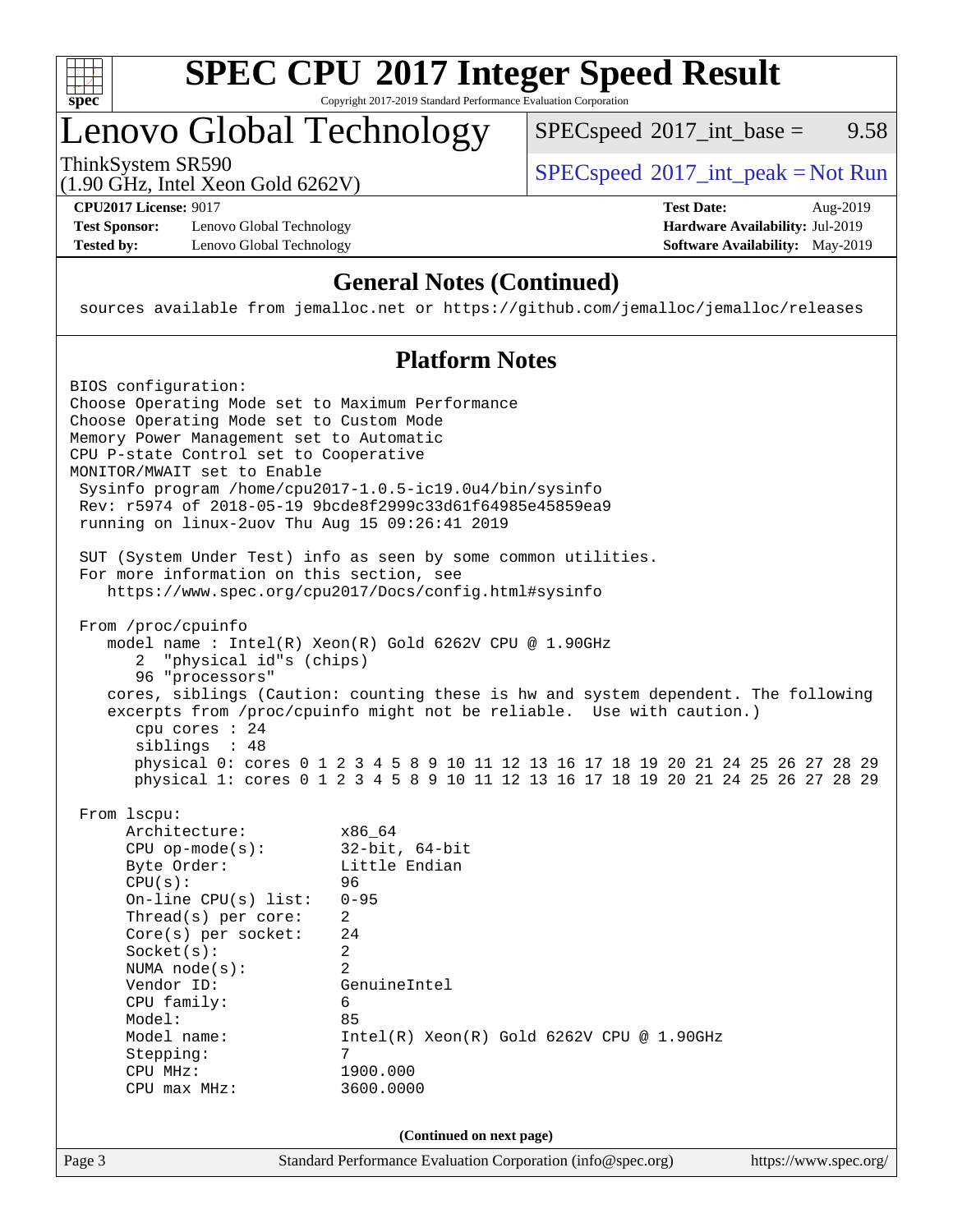

# **[SPEC CPU](http://www.spec.org/auto/cpu2017/Docs/result-fields.html#SPECCPU2017IntegerSpeedResult)[2017 Integer Speed Result](http://www.spec.org/auto/cpu2017/Docs/result-fields.html#SPECCPU2017IntegerSpeedResult)**

Copyright 2017-2019 Standard Performance Evaluation Corporation

Lenovo Global Technology

 $SPECspeed^{\circledcirc}2017\_int\_base = 9.58$  $SPECspeed^{\circledcirc}2017\_int\_base = 9.58$ 

(1.90 GHz, Intel Xeon Gold 6262V)

ThinkSystem SR590<br>(1.00 GHz, Intel Year Gald 6262V) [SPECspeed](http://www.spec.org/auto/cpu2017/Docs/result-fields.html#SPECspeed2017intpeak)<sup>®</sup>[2017\\_int\\_peak = N](http://www.spec.org/auto/cpu2017/Docs/result-fields.html#SPECspeed2017intpeak)ot Run

**[Test Sponsor:](http://www.spec.org/auto/cpu2017/Docs/result-fields.html#TestSponsor)** Lenovo Global Technology **[Hardware Availability:](http://www.spec.org/auto/cpu2017/Docs/result-fields.html#HardwareAvailability)** Jul-2019 **[Tested by:](http://www.spec.org/auto/cpu2017/Docs/result-fields.html#Testedby)** Lenovo Global Technology **[Software Availability:](http://www.spec.org/auto/cpu2017/Docs/result-fields.html#SoftwareAvailability)** May-2019

**[CPU2017 License:](http://www.spec.org/auto/cpu2017/Docs/result-fields.html#CPU2017License)** 9017 **[Test Date:](http://www.spec.org/auto/cpu2017/Docs/result-fields.html#TestDate)** Aug-2019

#### **[Platform Notes \(Continued\)](http://www.spec.org/auto/cpu2017/Docs/result-fields.html#PlatformNotes)**

| CPU min MHz:<br>800.0000                                                                                                                                                                                                                                                                                                                                                                                                                                                                                                                                                                                                                          |
|---------------------------------------------------------------------------------------------------------------------------------------------------------------------------------------------------------------------------------------------------------------------------------------------------------------------------------------------------------------------------------------------------------------------------------------------------------------------------------------------------------------------------------------------------------------------------------------------------------------------------------------------------|
| 3800.00<br>BogoMIPS:                                                                                                                                                                                                                                                                                                                                                                                                                                                                                                                                                                                                                              |
| Virtualization:<br>$VT - x$                                                                                                                                                                                                                                                                                                                                                                                                                                                                                                                                                                                                                       |
| L1d cache:<br>32K                                                                                                                                                                                                                                                                                                                                                                                                                                                                                                                                                                                                                                 |
| Lli cache:<br>32K                                                                                                                                                                                                                                                                                                                                                                                                                                                                                                                                                                                                                                 |
| $L2$ cache:<br>1024K                                                                                                                                                                                                                                                                                                                                                                                                                                                                                                                                                                                                                              |
| L3 cache:<br>33792K                                                                                                                                                                                                                                                                                                                                                                                                                                                                                                                                                                                                                               |
| NUMA $node0$ $CPU(s):$<br>$0 - 23, 48 - 71$                                                                                                                                                                                                                                                                                                                                                                                                                                                                                                                                                                                                       |
| NUMA nodel $CPU(s):$<br>$24 - 47, 72 - 95$                                                                                                                                                                                                                                                                                                                                                                                                                                                                                                                                                                                                        |
| Flags:<br>fpu vme de pse tsc msr pae mce cx8 apic sep mtrr pge mca cmov                                                                                                                                                                                                                                                                                                                                                                                                                                                                                                                                                                           |
| pat pse36 clflush dts acpi mmx fxsr sse sse2 ss ht tm pbe syscall nx pdpelgb rdtscp                                                                                                                                                                                                                                                                                                                                                                                                                                                                                                                                                               |
| lm constant_tsc art arch_perfmon pebs bts rep_good nopl xtopology nonstop_tsc cpuid                                                                                                                                                                                                                                                                                                                                                                                                                                                                                                                                                               |
| aperfmperf pni pclmulqdq dtes64 monitor ds_cpl vmx smx est tm2 ssse3 sdbg fma cx16                                                                                                                                                                                                                                                                                                                                                                                                                                                                                                                                                                |
| xtpr pdcm pcid dca sse4_1 sse4_2 x2apic movbe popcnt tsc_deadline_timer aes xsave                                                                                                                                                                                                                                                                                                                                                                                                                                                                                                                                                                 |
| avx f16c rdrand lahf_lm abm 3dnowprefetch cpuid_fault epb cat_13 cdp_13<br>invpcid_single intel_ppin ssbd mba ibrs ibpb stibp tpr_shadow vnmi flexpriority ept                                                                                                                                                                                                                                                                                                                                                                                                                                                                                    |
| vpid fsgsbase tsc_adjust bmil hle avx2 smep bmi2 erms invpcid rtm cqm mpx rdt_a                                                                                                                                                                                                                                                                                                                                                                                                                                                                                                                                                                   |
| avx512f avx512dq rdseed adx smap clflushopt clwb intel_pt avx512cd avx512bw avx512vl                                                                                                                                                                                                                                                                                                                                                                                                                                                                                                                                                              |
| xsaveopt xsavec xgetbvl xsaves cqm_llc cqm_occup_llc cqm_mbm_total cqm_mbm_local                                                                                                                                                                                                                                                                                                                                                                                                                                                                                                                                                                  |
| dtherm ida arat pln pts hwp hwp_act_window hwp_epp hwp_pkg_req pku ospke avx512_vnni                                                                                                                                                                                                                                                                                                                                                                                                                                                                                                                                                              |
| flush_l1d arch_capabilities                                                                                                                                                                                                                                                                                                                                                                                                                                                                                                                                                                                                                       |
|                                                                                                                                                                                                                                                                                                                                                                                                                                                                                                                                                                                                                                                   |
| /proc/cpuinfo cache data                                                                                                                                                                                                                                                                                                                                                                                                                                                                                                                                                                                                                          |
| cache size : 33792 KB                                                                                                                                                                                                                                                                                                                                                                                                                                                                                                                                                                                                                             |
| From numactl --hardware WARNING: a numactl 'node' might or might not correspond to a<br>physical chip.<br>$available: 2 nodes (0-1)$<br>node 0 cpus: 0 1 2 3 4 5 6 7 8 9 10 11 12 13 14 15 16 17 18 19 20 21 22 23 48 49 50 51<br>52 53 54 55 56 57 58 59 60 61 62 63 64 65 66 67 68 69 70 71<br>node 0 size: 96349 MB<br>node 0 free: 95350 MB<br>node 1 cpus: 24 25 26 27 28 29 30 31 32 33 34 35 36 37 38 39 40 41 42 43 44 45 46 47 72<br>73 74 75 76 77 78 79 80 81 82 83 84 85 86 87 88 89 90 91 92 93 94 95<br>node 1 size: 96706 MB<br>node 1 free: 96299 MB<br>node distances:<br>node<br>$0\qquad1$<br>0:<br>10<br>21<br>21<br>1:<br>10 |
| From /proc/meminfo<br>MemTotal:<br>197690144 kB<br>HugePages_Total:<br>$\Omega$<br>Hugepagesize:<br>2048 kB                                                                                                                                                                                                                                                                                                                                                                                                                                                                                                                                       |
| From /etc/*release* /etc/*version*                                                                                                                                                                                                                                                                                                                                                                                                                                                                                                                                                                                                                |
| (Continued on next page)                                                                                                                                                                                                                                                                                                                                                                                                                                                                                                                                                                                                                          |

Page 4 Standard Performance Evaluation Corporation [\(info@spec.org\)](mailto:info@spec.org) <https://www.spec.org/>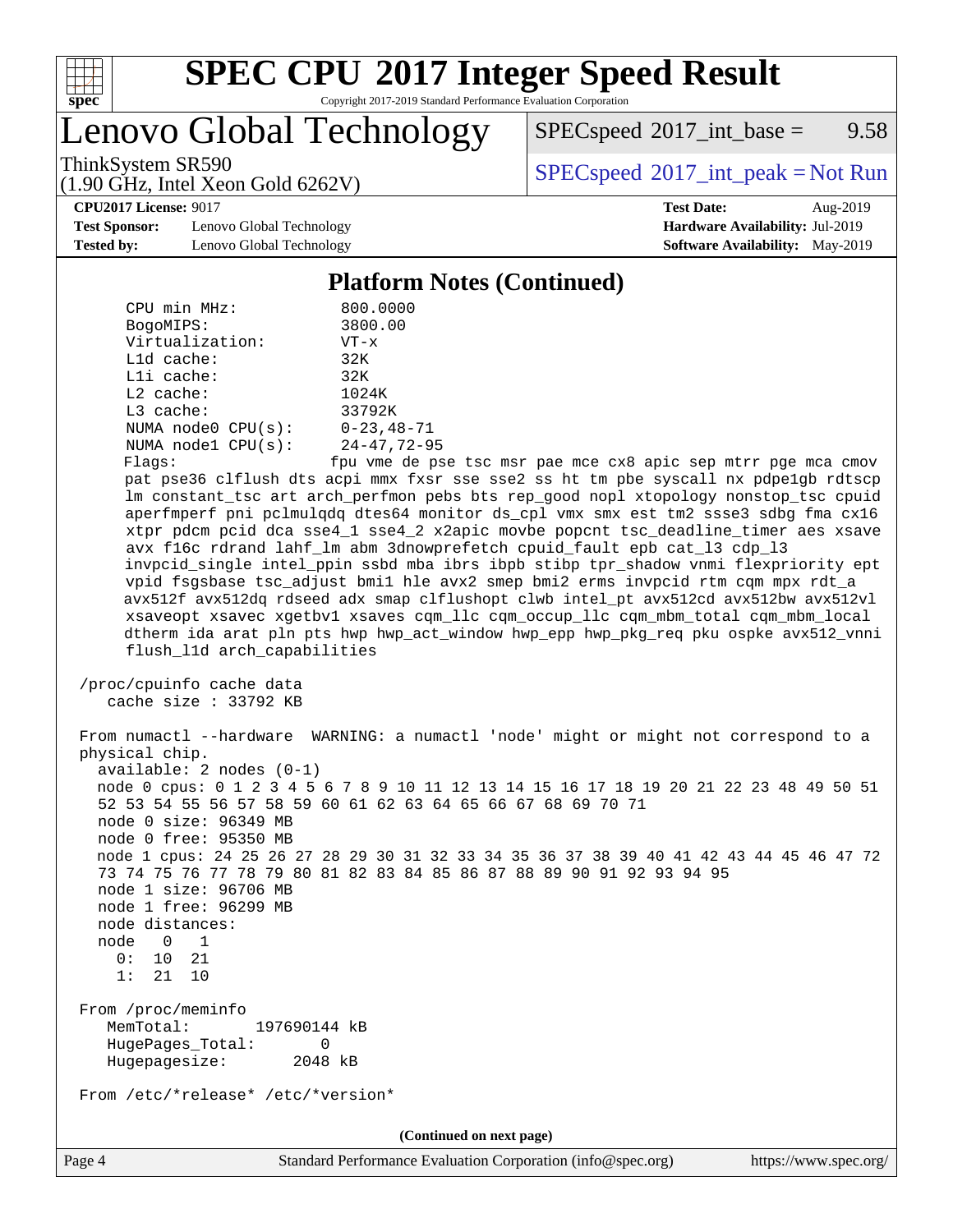

# **[SPEC CPU](http://www.spec.org/auto/cpu2017/Docs/result-fields.html#SPECCPU2017IntegerSpeedResult)[2017 Integer Speed Result](http://www.spec.org/auto/cpu2017/Docs/result-fields.html#SPECCPU2017IntegerSpeedResult)**

Copyright 2017-2019 Standard Performance Evaluation Corporation

### Lenovo Global Technology

 $SPECspeed^{\circledcirc}2017\_int\_base = 9.58$  $SPECspeed^{\circledcirc}2017\_int\_base = 9.58$ 

(1.90 GHz, Intel Xeon Gold 6262V)

ThinkSystem SR590<br>(1.00 GHz, Intel Year Gald 6262V) [SPECspeed](http://www.spec.org/auto/cpu2017/Docs/result-fields.html#SPECspeed2017intpeak)<sup>®</sup>[2017\\_int\\_peak = N](http://www.spec.org/auto/cpu2017/Docs/result-fields.html#SPECspeed2017intpeak)ot Run

**[Test Sponsor:](http://www.spec.org/auto/cpu2017/Docs/result-fields.html#TestSponsor)** Lenovo Global Technology **[Hardware Availability:](http://www.spec.org/auto/cpu2017/Docs/result-fields.html#HardwareAvailability)** Jul-2019 **[Tested by:](http://www.spec.org/auto/cpu2017/Docs/result-fields.html#Testedby)** Lenovo Global Technology **[Software Availability:](http://www.spec.org/auto/cpu2017/Docs/result-fields.html#SoftwareAvailability)** May-2019

**[CPU2017 License:](http://www.spec.org/auto/cpu2017/Docs/result-fields.html#CPU2017License)** 9017 **[Test Date:](http://www.spec.org/auto/cpu2017/Docs/result-fields.html#TestDate)** Aug-2019

### **[Platform Notes \(Continued\)](http://www.spec.org/auto/cpu2017/Docs/result-fields.html#PlatformNotes)**

| SuSE-release:                                                                          |
|----------------------------------------------------------------------------------------|
| SUSE Linux Enterprise Server 12 (x86_64)                                               |
| $VERSION = 12$                                                                         |
| PATCHLEVEL = $4$                                                                       |
| # This file is deprecated and will be removed in a future service pack or release.     |
| # Please check /etc/os-release for details about this release.                         |
| os-release:                                                                            |
| NAME="SLES"                                                                            |
| VERSION="12-SP4"                                                                       |
| VERSION_ID="12.4"                                                                      |
| PRETTY_NAME="SUSE Linux Enterprise Server 12 SP4"                                      |
| ID="sles"                                                                              |
| ANSI_COLOR="0;32"                                                                      |
| CPE_NAME="cpe:/o:suse:sles:12:sp4"                                                     |
|                                                                                        |
| uname $-a$ :                                                                           |
| Linux linux-2uov 4.12.14-94.41-default #1 SMP Wed Oct 31 12:25:04 UTC 2018 (3090901)   |
|                                                                                        |
| x86_64 x86_64 x86_64 GNU/Linux                                                         |
| Kernel self-reported vulnerability status:                                             |
|                                                                                        |
| Not affected                                                                           |
| CVE-2017-5754 (Meltdown):                                                              |
| CVE-2017-5753 (Spectre variant 1): Mitigation: __user pointer sanitization             |
| CVE-2017-5715 (Spectre variant 2): Mitigation: Indirect Branch Restricted Speculation, |
| IBPB, IBRS_FW                                                                          |
|                                                                                        |
| run-level 3 Aug 15 09:26                                                               |
|                                                                                        |
| SPEC is set to: /home/cpu2017-1.0.5-ic19.0u4                                           |
| Size Used Avail Use% Mounted on<br>Filesystem<br>Type                                  |
| /dev/sdb3<br>btrfs 740G<br>50G 690G 7% / home                                          |
|                                                                                        |
| Additional information from dmidecode follows. WARNING: Use caution when you interpret |
| this section. The 'dmidecode' program reads system data which is "intended to allow    |
| hardware to be accurately determined", but the intent may not be met, as there are     |
| frequent changes to hardware, firmware, and the "DMTF SMBIOS" standard.                |
| BIOS Lenovo -[TEE141E-2.30]- 07/02/2019                                                |
| Memory:                                                                                |
| 4x NO DIMM NO DIMM                                                                     |
| 12x SK Hynix HMA82GR7CJR8N-WM 16 GB 2 rank 2933, configured at 2400                    |
|                                                                                        |
| (End of data from sysinfo program)                                                     |
|                                                                                        |
|                                                                                        |
|                                                                                        |
|                                                                                        |
|                                                                                        |
|                                                                                        |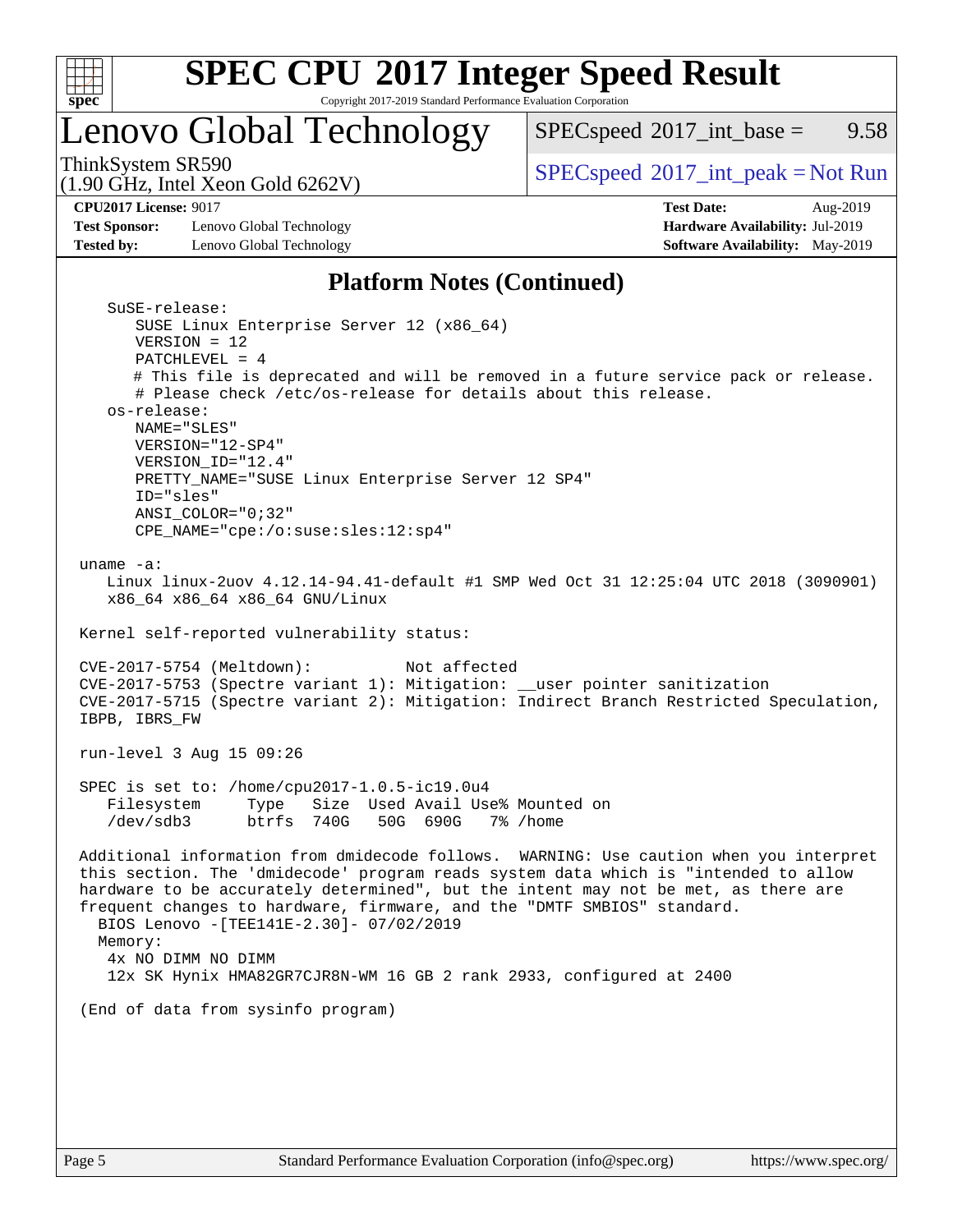

### **[SPEC CPU](http://www.spec.org/auto/cpu2017/Docs/result-fields.html#SPECCPU2017IntegerSpeedResult)[2017 Integer Speed Result](http://www.spec.org/auto/cpu2017/Docs/result-fields.html#SPECCPU2017IntegerSpeedResult)** Copyright 2017-2019 Standard Performance Evaluation Corporation

### Lenovo Global Technology

 $SPECspeed^{\circ}2017\_int\_base =$  $SPECspeed^{\circ}2017\_int\_base =$  9.58

(1.90 GHz, Intel Xeon Gold 6262V)

ThinkSystem SR590<br>(1.00 GHz, Intel Year Gold 6262V) [SPECspeed](http://www.spec.org/auto/cpu2017/Docs/result-fields.html#SPECspeed2017intpeak)<sup>®</sup>[2017\\_int\\_peak = N](http://www.spec.org/auto/cpu2017/Docs/result-fields.html#SPECspeed2017intpeak)ot Run

**[Test Sponsor:](http://www.spec.org/auto/cpu2017/Docs/result-fields.html#TestSponsor)** Lenovo Global Technology **[Hardware Availability:](http://www.spec.org/auto/cpu2017/Docs/result-fields.html#HardwareAvailability)** Jul-2019 **[Tested by:](http://www.spec.org/auto/cpu2017/Docs/result-fields.html#Testedby)** Lenovo Global Technology **[Software Availability:](http://www.spec.org/auto/cpu2017/Docs/result-fields.html#SoftwareAvailability)** May-2019

**[CPU2017 License:](http://www.spec.org/auto/cpu2017/Docs/result-fields.html#CPU2017License)** 9017 **[Test Date:](http://www.spec.org/auto/cpu2017/Docs/result-fields.html#TestDate)** Aug-2019

### **[Compiler Version Notes](http://www.spec.org/auto/cpu2017/Docs/result-fields.html#CompilerVersionNotes)**

| $600.$ perlbench $s(base)$ $602.$ qcc $s(base)$ $605.$ mcf $s(base)$<br>C<br>625.x264 s(base) 657.xz s(base)                                                                           |
|----------------------------------------------------------------------------------------------------------------------------------------------------------------------------------------|
| Intel(R) C Intel(R) 64 Compiler for applications running on Intel(R) 64,<br>Version 19.0.4.227 Build 20190416<br>Copyright (C) 1985-2019 Intel Corporation. All rights reserved.       |
|                                                                                                                                                                                        |
| $620$ .omnetpp $s(base)$ $623$ .xalancbmk $s(base)$ $631$ .deepsjeng $s(base)$<br>$C++$<br>$641.$ leela $s$ (base)                                                                     |
| Intel(R) $C++$ Intel(R) 64 Compiler for applications running on Intel(R) 64,<br>Version 19.0.4.227 Build 20190416<br>Copyright (C) 1985-2019 Intel Corporation. All rights reserved.   |
| Fortran   $648$ . exchange2 $s$ (base)                                                                                                                                                 |
| Intel(R) Fortran Intel(R) 64 Compiler for applications running on Intel(R)<br>64, Version 19.0.4.227 Build 20190416<br>Copyright (C) 1985-2019 Intel Corporation. All rights reserved. |
|                                                                                                                                                                                        |

### **[Base Compiler Invocation](http://www.spec.org/auto/cpu2017/Docs/result-fields.html#BaseCompilerInvocation)**

[C benchmarks](http://www.spec.org/auto/cpu2017/Docs/result-fields.html#Cbenchmarks): [icc -m64 -std=c11](http://www.spec.org/cpu2017/results/res2019q3/cpu2017-20190819-16992.flags.html#user_CCbase_intel_icc_64bit_c11_33ee0cdaae7deeeab2a9725423ba97205ce30f63b9926c2519791662299b76a0318f32ddfffdc46587804de3178b4f9328c46fa7c2b0cd779d7a61945c91cd35)

[C++ benchmarks:](http://www.spec.org/auto/cpu2017/Docs/result-fields.html#CXXbenchmarks) [icpc -m64](http://www.spec.org/cpu2017/results/res2019q3/cpu2017-20190819-16992.flags.html#user_CXXbase_intel_icpc_64bit_4ecb2543ae3f1412ef961e0650ca070fec7b7afdcd6ed48761b84423119d1bf6bdf5cad15b44d48e7256388bc77273b966e5eb805aefd121eb22e9299b2ec9d9)

[Fortran benchmarks](http://www.spec.org/auto/cpu2017/Docs/result-fields.html#Fortranbenchmarks): [ifort -m64](http://www.spec.org/cpu2017/results/res2019q3/cpu2017-20190819-16992.flags.html#user_FCbase_intel_ifort_64bit_24f2bb282fbaeffd6157abe4f878425411749daecae9a33200eee2bee2fe76f3b89351d69a8130dd5949958ce389cf37ff59a95e7a40d588e8d3a57e0c3fd751)

### **[Base Portability Flags](http://www.spec.org/auto/cpu2017/Docs/result-fields.html#BasePortabilityFlags)**

 600.perlbench\_s: [-DSPEC\\_LP64](http://www.spec.org/cpu2017/results/res2019q3/cpu2017-20190819-16992.flags.html#b600.perlbench_s_basePORTABILITY_DSPEC_LP64) [-DSPEC\\_LINUX\\_X64](http://www.spec.org/cpu2017/results/res2019q3/cpu2017-20190819-16992.flags.html#b600.perlbench_s_baseCPORTABILITY_DSPEC_LINUX_X64) 602.gcc\_s: [-DSPEC\\_LP64](http://www.spec.org/cpu2017/results/res2019q3/cpu2017-20190819-16992.flags.html#suite_basePORTABILITY602_gcc_s_DSPEC_LP64) 605.mcf\_s: [-DSPEC\\_LP64](http://www.spec.org/cpu2017/results/res2019q3/cpu2017-20190819-16992.flags.html#suite_basePORTABILITY605_mcf_s_DSPEC_LP64) 620.omnetpp\_s: [-DSPEC\\_LP64](http://www.spec.org/cpu2017/results/res2019q3/cpu2017-20190819-16992.flags.html#suite_basePORTABILITY620_omnetpp_s_DSPEC_LP64)

**(Continued on next page)**

Page 6 Standard Performance Evaluation Corporation [\(info@spec.org\)](mailto:info@spec.org) <https://www.spec.org/>